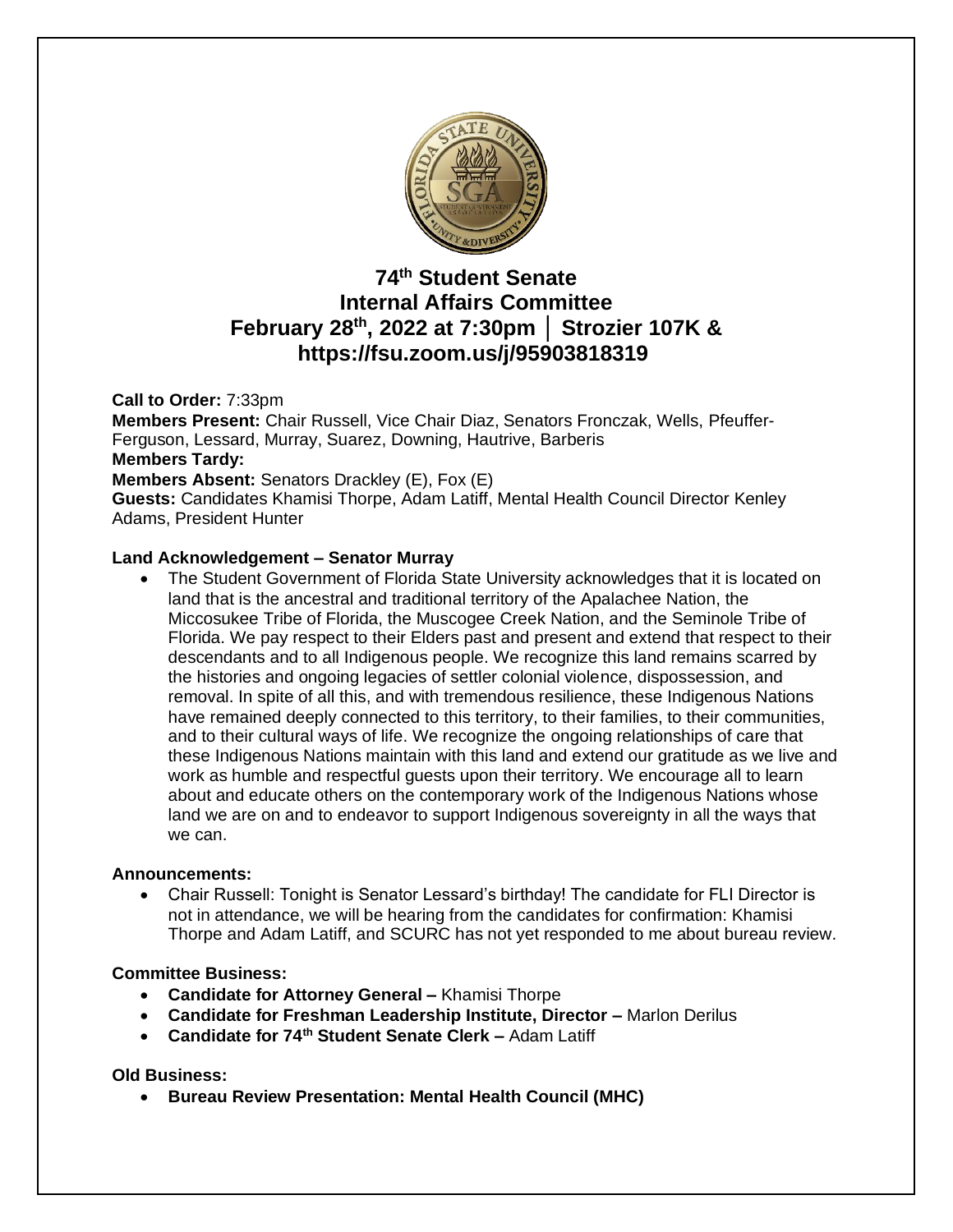- o Presentation Link:
- o [https://docs.google.com/presentation/d/1XMveUpCkg\\_nE3Py3IPrMgvYPhPlTTX](https://docs.google.com/presentation/d/1XMveUpCkg_nE3Py3IPrMgvYPhPlTTX42/edit?usp=sharing&ouid=101414162495968875930&rtpof=true&sd=true) [42/edit?usp=sharing&ouid=101414162495968875930&rtpof=true&sd=true](https://docs.google.com/presentation/d/1XMveUpCkg_nE3Py3IPrMgvYPhPlTTX42/edit?usp=sharing&ouid=101414162495968875930&rtpof=true&sd=true)
- o Presentation:
	- Kenley Adams: I'm Kenley Adams, the Director of the Mental Health Council. (Presents "Where Are We?" Slide) A lot of times with SGA bureaus, you get students leaders who are very excited to get to work, but fizzle out over time. As a new bureau established by the  $72<sup>nd</sup>$  Student Senate in 2020, we wanted to ensure that didn't happen and that the bureau could last and serve the Student Body in the best way it could. We did not actually conduct any real work until Fall 2021 when we took the semester to build the bureau from the ground up, and we began having programming and hosting events in Spring 2022. (Presents Board Structure and Leadership Slides) I work jointly with the Assistant Director to lead the bureau and meet with University Counseling and Psychological Services about once a week to stay up to date with their developments. A future goal of ours is to implement task forces or special initiatives within the bureau once we have the infrastructure as different issues arise and spaces for dialogue and programming become necessary to address said issues. (Presents Ambassadors, Programming, and Advocacy Slides) Our ambassadors program is open to all students who would like the space for community building. Participants can help with preparing for programming and events, and the program is led by the Director of Marketing. Those on the Programming Committee meet to discuss events and general body meetings, which is headed up by the Director of Programming. The Advocacy Committee facilitates research and advocacy efforts. They can do that through the Student Senate level by working with our liaison and working on legislation, along with reaching out to local, state, and federal resources for mental health services and legislative advocacy. The Advocacy Committee also reaches out to the seven SGA agencies and other RSOs to see how we can partner together. (Presents Financial Information & Previous/Upcoming Events Slide). (Presents Mission and Purpose Statement). We are fulfilling our mission statement in three distinct categories of destigmatization & representation, community involvement & services, and advocacy.
- o Technical Non-Debatable Questions:
	- Vice Chair Diaz: In a previous slide, you mentioned there were several items purchased and used for programming. Given that you were not funded any money, could I ask where that money came from; was it through A&S fees or out-of-pocket?
		- Director Adams: We are funded in this current fiscal year, though were not funded from 2020-2021.
- o General Round of Questioning:
	- Senator Pfeuffer-Ferguson: Looking at your website, can you describe how you may go about updating it and making it more accessible for our students to help with continuity?
		- Director Adams: We are actually working on that process and have an upcoming meeting with Ben Young about that process. We have sent him our headshots and important information, and are following up with him on that soon.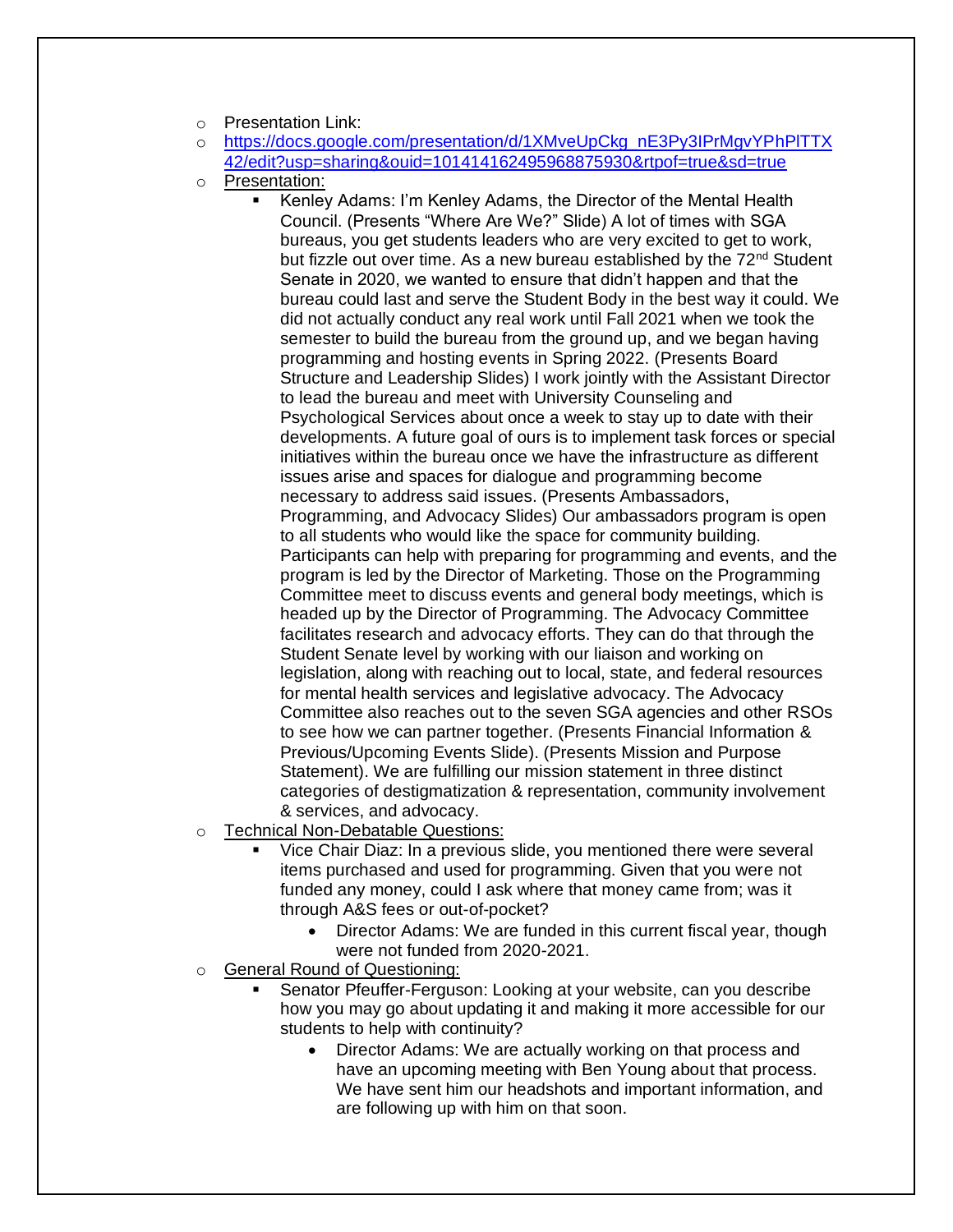- **EXE** Senator Fronczak: Do you often work with the counseling center? How does the council work alongside them?
	- Director Adams: I work with the Director of Counseling and Psychological Services, Dr. Gomez, around once a week, exchange initiatives we have in mind with each other, and sit in on their staff meetings. We always include them in our deliberations on important issues, as we are careful to note that we are not mental health professionals, and always want to touch base with said mental health experts. They are also at a lot of our GBMs and are available to present and provide information.

**Senator Lessard moves to table the Mental Health Council for deliberations; Senator Pfeuffer-Ferguson seconds.**

#### **New Business:**

- **Candidate for Confirmation: Khamisi Thorpe – Attorney General**
	- Opening Statement:
		- I was born in Jamaica and moved to the United States for better educational opportunities. My career goals are to be a full-time federal prosecutor and a part-time Judge Advocate General in the military. I love to write poems about my lived experiences and like going on walks on various trails in Tallahassee. I applied because being in the FSU College of Law, I feel somewhat removed from the main campus and wanted to feel more involved with the main campus, especially with Student Government. I also wanted the opportunity to make more friends and diversify my friend groups, and wanted to put my skills in drafting legal documents and communicating to good use. I was in Student Government in undergrad, and missed being a part of Student Government organizations. Lastly, I want to work more closely with the Student Body. Some relevant experiences I have include doing Mock Trial since 2018, being a Supreme Court Justice in undergrad at USF, where I was also the Attorney General. In that position, I was responsible for prosecuting all election grievances, writing and reviewing memoranda of agreements, which are contracts between USF entities, and was also tasked with reviewing contracts between USF and off-campus entities. I represented all of Student Government against all claims. For instance, there was a time when we were charged by a student organization for \$1,000 for denying their homecoming grant, and I represented Student Government in that. I also issued notices of noncompliance, which was our way of keeping Student Government officers in compliance with statutes. I am also part of the Public Interest Law Student Association, where I serve as the president. This past summer, I was in the Child Advocacy Clinic, where I represented children in criminal, dependency, and educational matters. There, I conducted legal research, wrote various motions and won them, and advocated for social services for children. I also currently work with Guardian ad Litem as a legal specialist, where I am a paralegal. As a volunteer, I have about 4 children I do monthly visits for and provide supplies to their caregivers and advocate for their best interests in court. I currently serve on the Election Commission with FSU, so that's the current experience I have now. Some of the goals, honestly, I went right to the statutes to see exactly what the Attorney General is supposed to do. I looked it over, and these are goals I have: to effectuate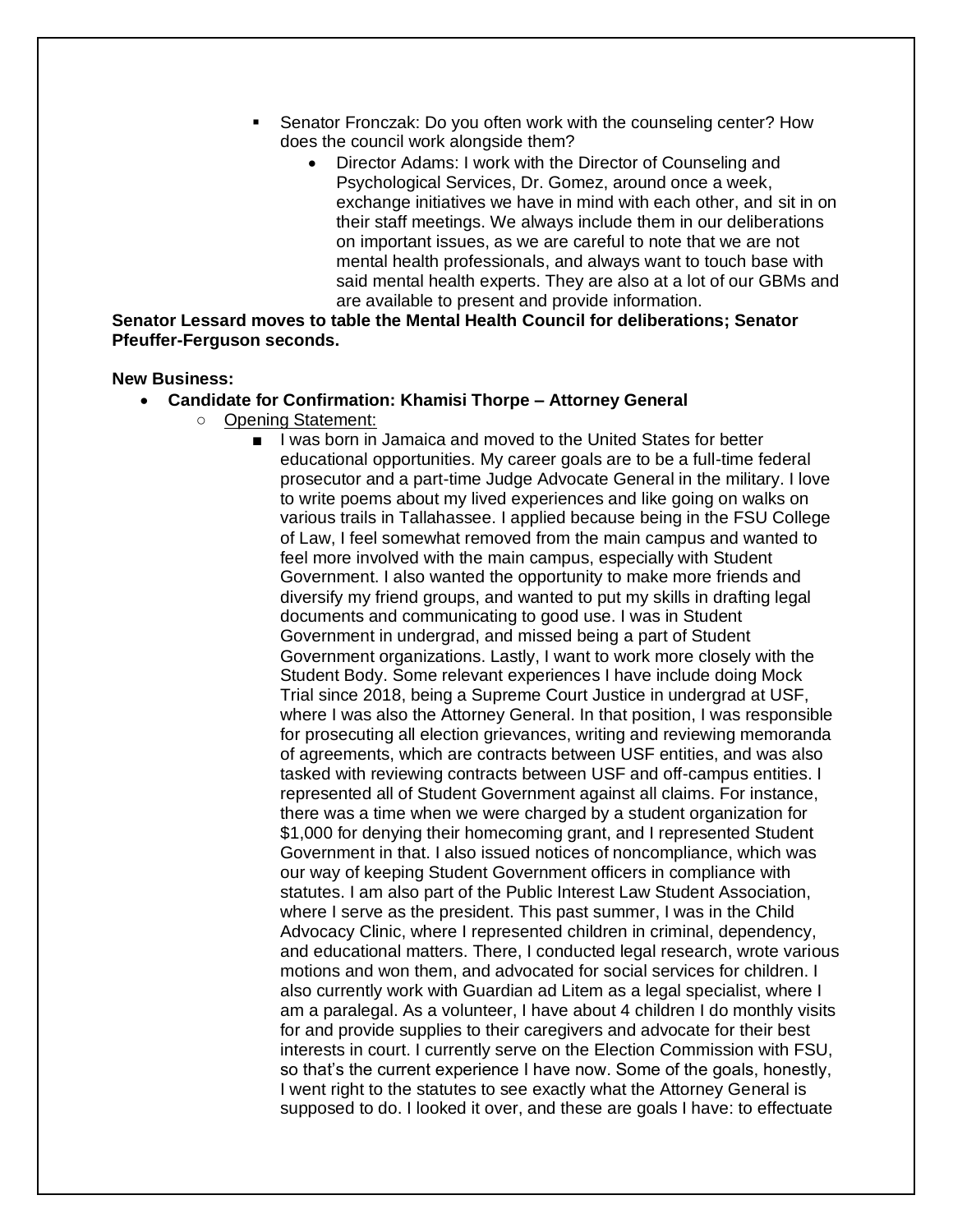all of the requirements of the Attorney General. The one that I am particularly looking most forward to is – *(Time expired)*

- Technical Non-Debatable Questions:
	- None
- General Round of Questioning:
	- Senator Pfeuffer-Ferguson: Is there anything in your presentation you would like to share that you didn't get the opportunity to as your time ran out?
		- I wanted to talk about one initiative, a legal aid program we started at USF that basically allows attorney to come and give students a free 30-minute consultation on private legal issues that they're having. For example, students were having landlord-tenant issues, and we had pro bono attorneys come and sit and listen to what issues they're having and direct them to the proper area to fix those issues.
	- Senator Lessard: How do you think your experiences as Attorney General at USF will lend itself to your experience here as I know the schools are slightly different in their makeup?
		- I think the most important thing that I learned from being in Student Government in undergrad was basically what we're here to do: support the Student Body. At USF, one of the things I was able to do was to be in so many different places, helping so many people. The Attorney General position at USF was not there to serve the Executive Branch, it was there to serve all of the branches. If it's the same here, I think I'm properly equipped to assist the branches in everything they do. For instance, with the Elections Commission, I know it's the Attorney General's responsibility to represent them (the Executive Branch), and also reviewing legislation and offer opinions as to their legality and enforcement when it comes to the Legislative Branch. To that effect, I've had much experience with the Senate at USF and the Executive Branch at USF, and am very prepared to take on the role of Attorney General here.
	- Vice Chair Diaz: Given if we confirm you by Wednesday, you would have about a month to six weeks to serve as Attorney General before Spring Inauguration. Do you plan on re-applying to the position under the Gabadage administration and have you perhaps spoken with the Student Body President-elect about that opportunity?
		- I am looking forward to reapplying if I get this position and once I get that time in. I definitely want to reapply and wanted to clear this hurdle first before I went on and made those plans. Even if I am not confirmed, I will definitely reach out about the process for applying again. I definitely want this to be a long-term experience.
- Closing Statement:
	- No Time Left
- **Senator Lessard moves to enter pro-con debate; Senator Pfeuffer-Ferguson seconds**
- Pro-Con Debate:
	- **PRO:**
		- Senator Lessard: I definitely really like this candidate. His experience at USF not only as Attorney General, but as a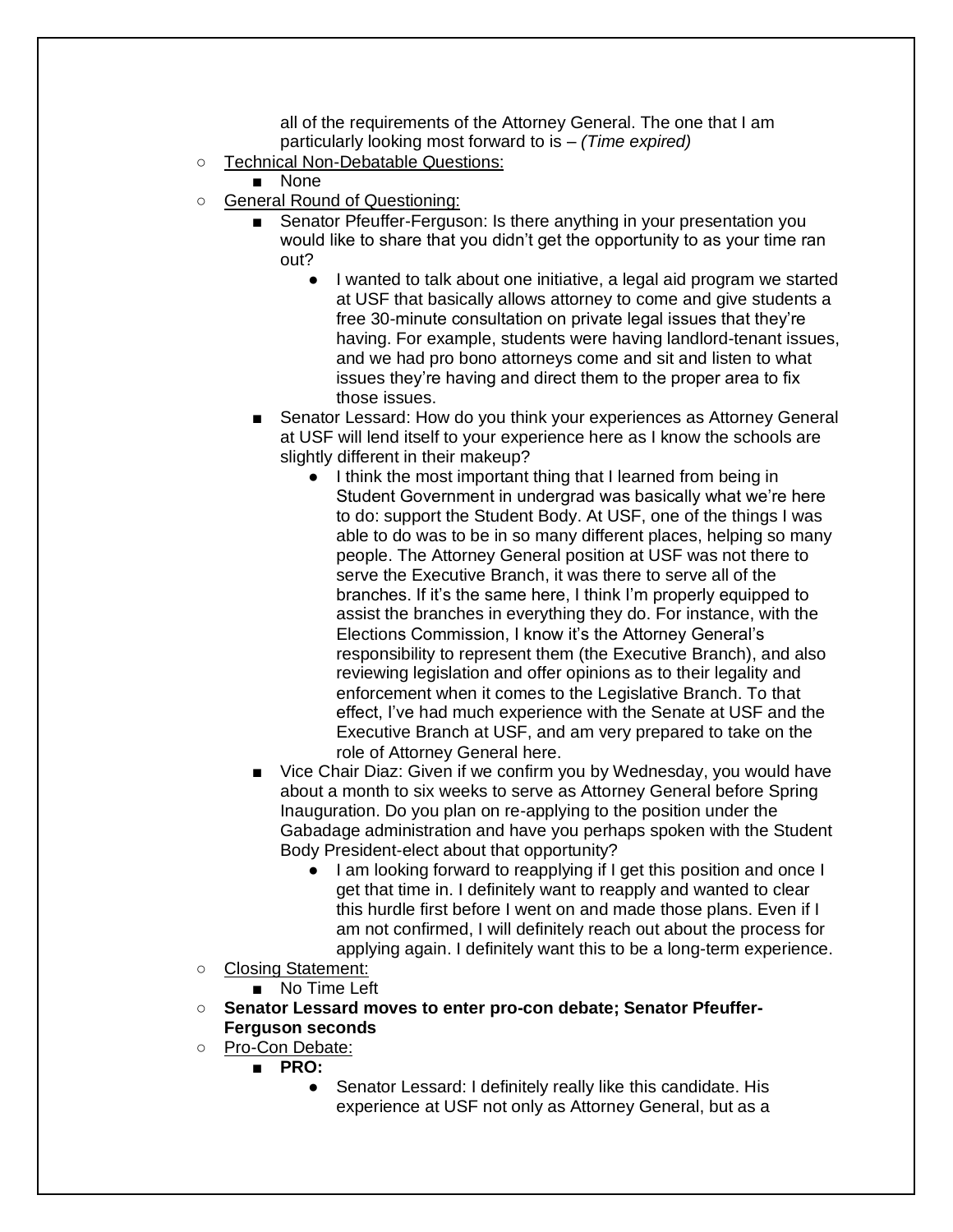Supreme Court justice is admirable, and something we have not seen in prior candidates – just the level of experience. I know we only have about a month or month-and-a-half at most until the term of this position expires, so I think the fact that he wants to reapply is something that sets him apart from prior candidates, as we have not heard that before. Usually, if we are on the fence about a candidate and only have this short amount of time left, we would usually prefer to wait it out, but I don't feel that way about this candidate. I think he's a well-rounded individual with a lot of experience that could really benefit the Student Body.

- Senator Pfeuffer-Ferguson: He is probably the most qualified candidate and has the most goals I've ever seen, the most tangible goals, too, that can be done. I think him saying he wants to reapply again, I feel like he can get chosen. Being a law student – this is what we need – that's what this position is supposed to be. Not only does the candidate have professional goals, but also personal ones, trying to get connected with campus more, and that shows personal reflection on top of that and career development, which I think is something that is really respected within SGA and can help himself and those around him grow. He is taking it seriously and is showing how he wants to move it outside of what we would expect it to be and trying to help our students on campus through outside sources. I'm voting yes, and I think everyone else should.
- Senator Murray: I agree with everything that was just said. In my several months of being in IA, nobody has ever brought a Powerpoint. That's crazy, that's amazing – huge props for that. I have full confidence in this candidate. Hands down, period.
- Senator Suarez: I also support this candidate. Going through so many different confirmations hearings, I've never heard someone so well spoken and say exactly what they want to achieve, even with only having potentially a month left.
- **CON:** No speakers
- **Senator Pfeuffer-Ferguson moves to enter deliberations; Senator Lessard seconds**
	- Senator Hautrive: I thought the candidate was awesome and I agreed with what everyone else said. I think he'd be a great fit.
	- Senator Suarez: I think this candidate will continue the longevity of SGA and will continue to lead it in the area we want it to continue in, and will make SGA more respectable in a way, because a lot of students don't look at us that way.
	- Senator Downing: I think he's a great candidate. I will say something I think we should touch on in Senate on Wednesday is his time management – he's involved in a lot of different things, so I am curious about his time management skills. I was very impressed by him bringing a Powerpoint.
	- Senator Murray: I just wanted to ask whether or not the candidate would actually have to vacate his office at the end of the Janvier Administration. To me, statutes read the Attorney General serves "at the pleasure of the Student Body President." That seems to me that if the Gabadage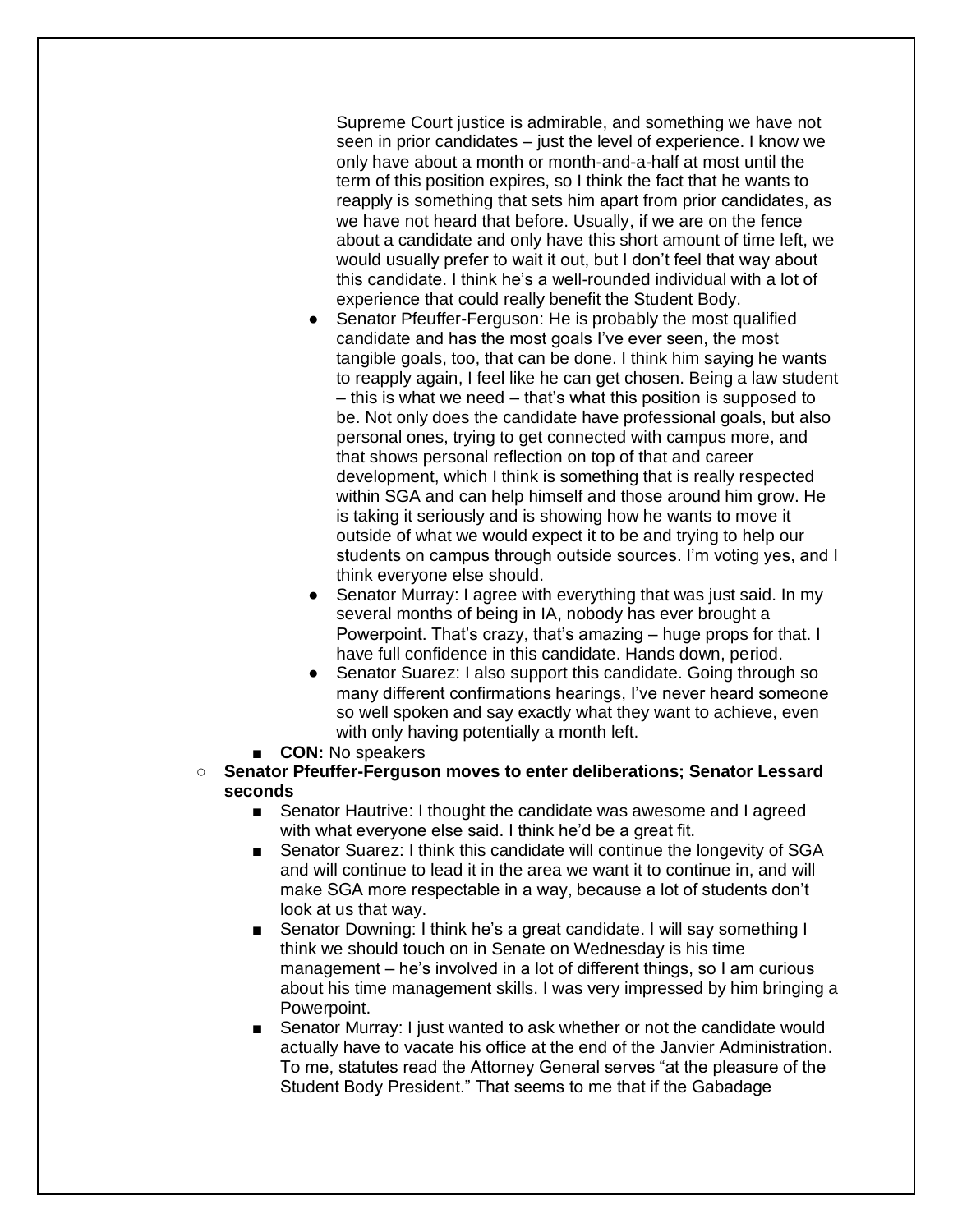Administration doesn't want this person to be Attorney General, then at that point, they'd stop serving. It's not part of the Cabinet, so  $-$ 

- Chair Russell: Yes, I believe it would be at the discretion of the Student Body President. I think they wrote that so as to keep in mind that they might want to replace someone, but if there is no strict term limit, I don't think he would have to vacate the office unless –
- (Committee references Student Body Statutes)
- Senator Murray: We don't have to figure this out right now.
- **Senator Pfeuffer-Ferguson moves to call the question; Senator Suarez seconds**
- Vote:
	- Yes: 10 Senators Fronczak, Suarez, Murray, Pfeuffer-Ferguson, Wells, Lessard, Barberis, Hautrive, Downing, Vice Chair Diaz
	- No: 0
	- Abstain: 0

## ● **RESULT: CANDIDATE KHAMISI THORPE PASSES**

### • **Candidate for Confirmation: Adam Latiff – 74th Student Senate, Clerk**

- Opening Statement:
	- I would like to voice my passion to be your next Senate Clerk. Through the last five years, I've built experience through being a Youth Mayor, a Youth Commissioner, an activities volunteer at an elderly home, and fulfilling my activities as my high school SGA Vice President. I have built a character that values communication, good work ethic, organization, and enthusiasm. Now that I've prepared myself, I'm ready to learn more and have new experiences as your Senate Clerk. I'll take pride in fulfilling my duties: updating the Calendar, upkeeping Canvas, and being a messenger between the Senate, Senate Leadership, and Administration. I am financially certified and am ready to ensure order and certainty for the Senate. I'm here to provide my service and showcase my capabilities, while at the same time, making some good friends and building valuable knowledge in the coming months. Thank you.
- Technical Non-Debatable Questions:
	- None.
- General Round of Questioning:
	- Senator Lessard: How do you think your experiences in your high school SGA and your local government will lend themselves to your position as Senate Clerk?
		- I think it really built the person I am. I was able to network and learn how to carry myself with confidence. At the same time, working with people, you realize that you have people depending on you, and I think that's what's very important being Senate Clerk. When you have people depending on you, you become the better version of yourself: becoming more organized, valuing good work ethic. All of these experiences in the past have molded me into the person that is prepared for this position.
- Closing Statement:
	- Virtue is found in the struggle, not the prize. I'd like to thank you for this opportunity to voice my passion to become the Senate Clerk. Thus far,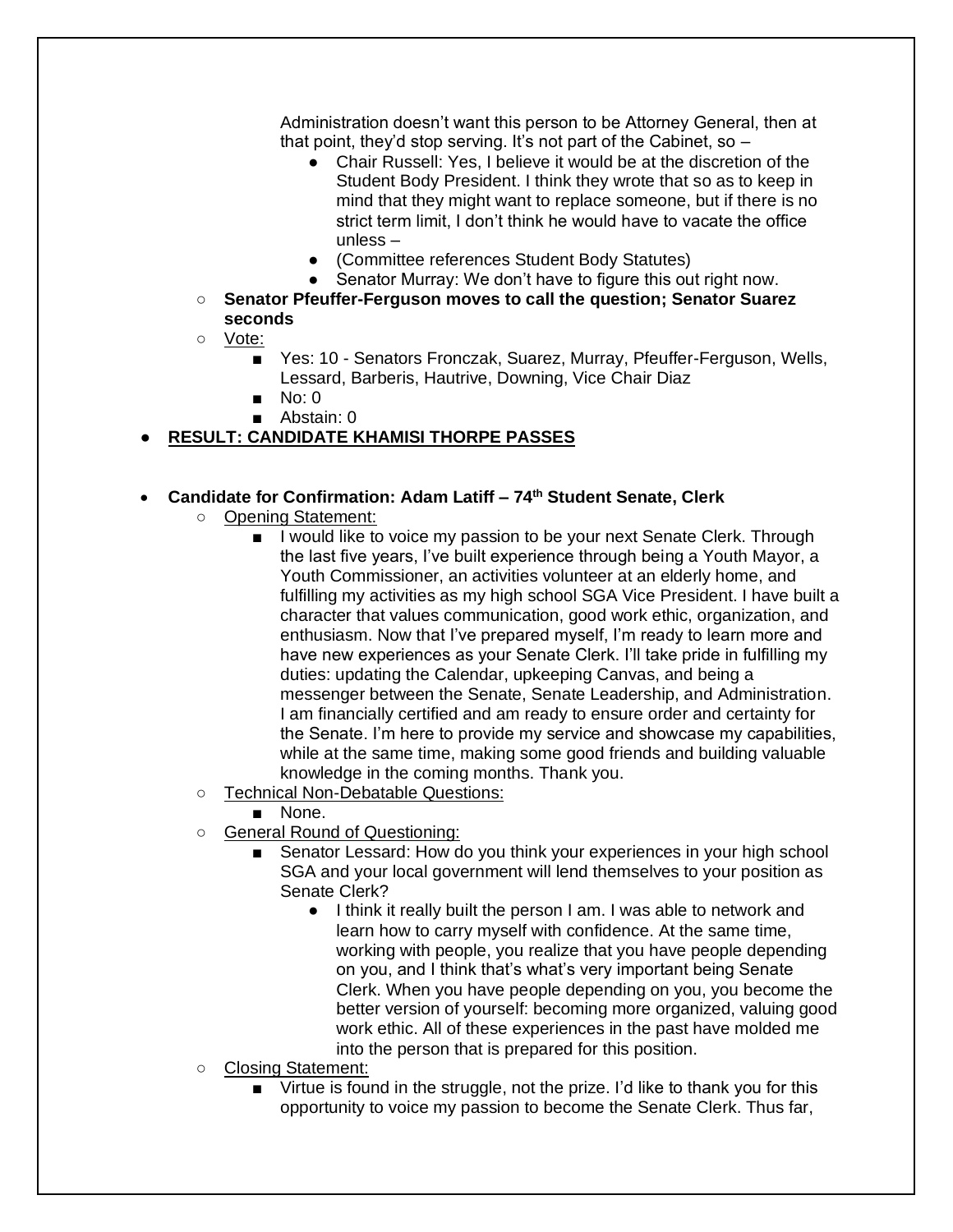my journey with Senate has been – I've met some fantastic people and I hope to continue this journey by becoming your next Senate Clerk.

- **Senator Lessard moves to enter round-table discussion; Senator Murray seconds**
- Round-Table Discussion:
	- Senator Pfeuffer-Ferguson: Very thorough application, fantastic answers, passion for the role. He understands what he will be doing. I think that being a freshman is very good for Student Government and making it more accessible for students.
	- Vice Chair Diaz: I suppose I should give full disclosure that this candidate is my suitemate, and I fully endorse him for this position. I know that he has a great heart, and that he can manage his time well in this stressful position. He has spoken with President Hunter several times about this position and I know that he is very willing to learn and is willing to adapt to the role. He will do us a great service as Senate Clerk.
	- Senator Fronczak: I wanted to talk about his ability to network with other people. I think that's really shown in his application. He talked about how he was in the Florida League of Cities and was Youth Mayor and Vice Mayor, and how he connected with a lot of different peers of a similar background and interests, and also how he connected with people who were not necessarily of his work ethic or his caliber – I think it's admirable.
	- Senator Lessard: I definitely feel like he is very personable. You can see that in his application and in his presence through Zoom. Sometimes people on Zoom can seem very cold and distant, and I definitely didn't feel that today. As Senators, we should always be able to approach the Senate clerk with questions about legislation, and I'm a big fan of people feeling approachable and expressing that in all areas. FSU can feel like you're a little fish in a big pond, and that not everyone is approachable. I appreciate that Candidate Latiff feels approachable in that way.
- **Senator Murray moves to call the question; Senator Lessard seconds**

### ○ Vote:

- Yes: 10 Senators Fronczak, Suarez, Murray, Pfeuffer-Ferguson, Wells, Lessard, Barberis, Hautrive, Downing, Vice Chair Diaz
- No: 0
- Abstain: 0

## ● **RESULT: CANDIDATE ADAM LATIFF PASSES**

## **Unfinished Business:**

- **Candidate for Freshman Leadership Institute, Director –** Marlon Derilus
- **Bureau Review**
	- o Deliberations
	- o SCURC Presentation

### **Closing Announcements:**

- Chair Russell: I will be reaching out to SCURC about coming for their Bureau Review Presentation and again to our FLI Director candidate about coming to committee.
- Senator Lessard: More of a question, but if we don't hear from SCURC by the next meeting, can we go ahead and do deliberations on them next week so as to not push